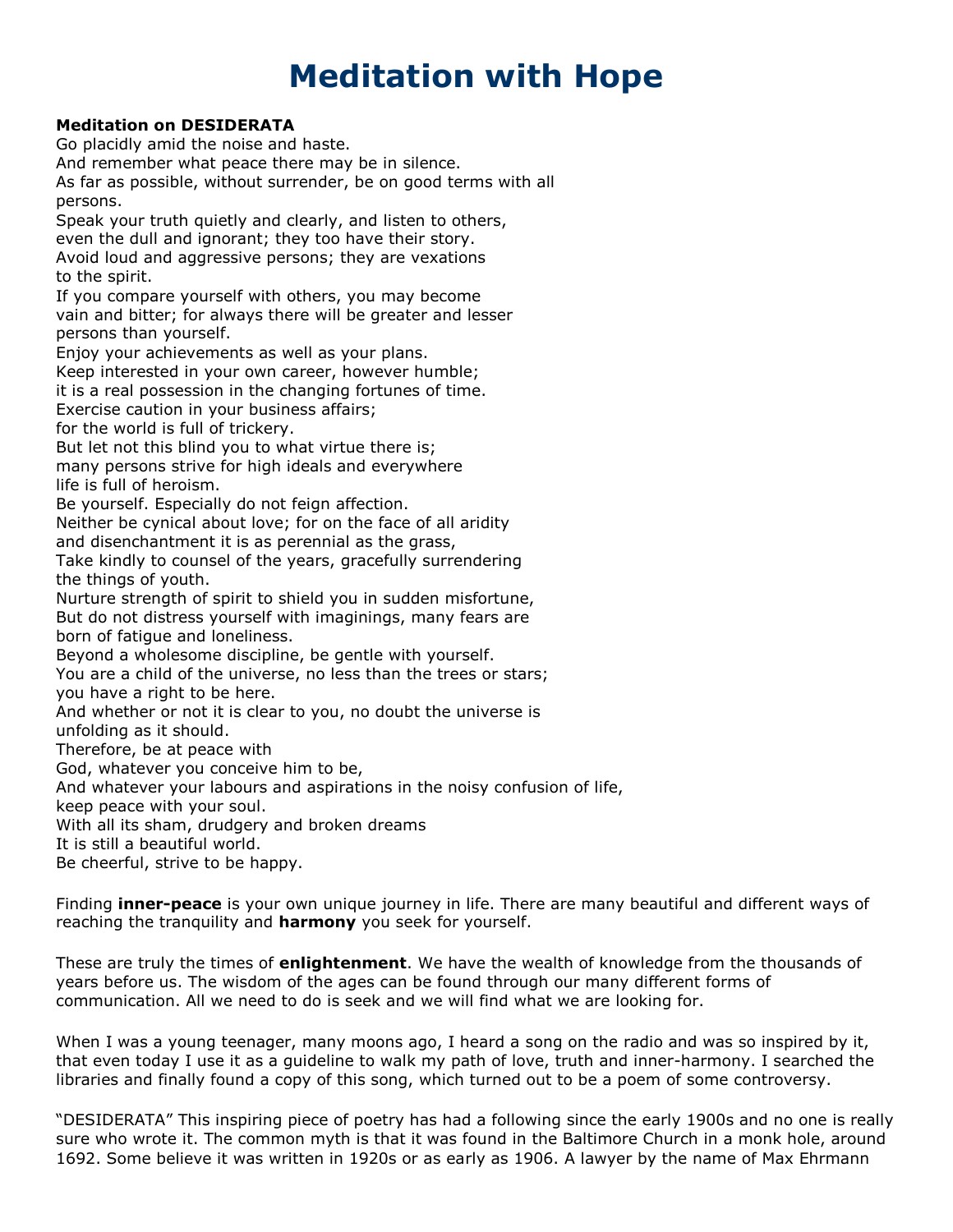[1872-1945] put a copy-write on this exceptional poem in 1927. The important thing is the words, as it has lasted through time and is just as relevant today as it was to the writer who put pen to paper, and created this divinely inspired work of **creation**.

I developed a **meditation** around this poem to assist me in making sense of my life, to understand who I am, where I am going. It is a simple method using the verses of "DESIDERATA" and looking at each quote and how it applies to me at this moment in time.

It is an affirmation to me about what life is really about, and to look at the "Bigger picture" and to discover what I really need and want for myself.

If you wish, I would like to share this meditation around "DESIDERATA" with you.

#### **"Go placidly amid the noise and haste, and remember what peace there may be in silence".**

What is silence? In the home the television, the radio, is often on. The children are playing. Outside, the dog[s] is barking, someone is mowing the lawn, there is banging of some sort going on, the traffic is flowing whether close or at a distance.

Accepting that you can't always have the peace and quiet you require, can be the first step in finding the "quiet" you need for yourself.

There maybe noise and haste all around, but I will not allow the noise and haste to disturb my silent heart. I shall go placidly and live in peace, no matter where I am.

#### **"As far as possible, without surrender, be on good terms with all persons"**

It is important to keep your belief structure intact. We are all different and it is so easy to cause conflict with another. All we have do is look around us. Tolerance is such a special gift. We see conflicts all around us, through wars, government, religious and racial intolerance. We are all individuals and when we accept this fact, we may discover underneath the turmoil's and conflicts we are all basically the same. I will try to be on good terms with everyone, even though it can be difficult. Understanding is my key to appreciate others.

#### **Speak your truth quietly and clearly, and listen to others, even the dull and ignorant; they too have their story."**

Truth is fact without illusion. We all have our own conceptions and environmental structures and may see truth differently from others. Everyone has their own story, and at times we may differ in the way we see life yet, if we are tolerant to others belief and listen to what they say. You discover what they are really saying about themselves and life. To speak your truth is to walk your talk.

I will speak my truth quietly and clearly, and I will listen, to others without judgement.

#### **Avoid loud and aggressive persons, they are vexations to the spirit.**

We all have different vibrations. There are people who choose to live their lives in turmoil and trauma and may not realize that aggression can have harmful effect on others. My heart goes out to people who feel the need to be aggressive or loud.

I choose to walk away from forms of negativity, for I wish my soul to be at peace.

#### **If you compare yourself with others, you may become vain and bitter; for always there will be greater and lesser persons than yourself.**

This verse puts my life back into purpose, I am who I am. I strive to be the best that I can. At times I do get bitter about someone who seems to get the breaks that I seek. I realize, all I can do is follow my path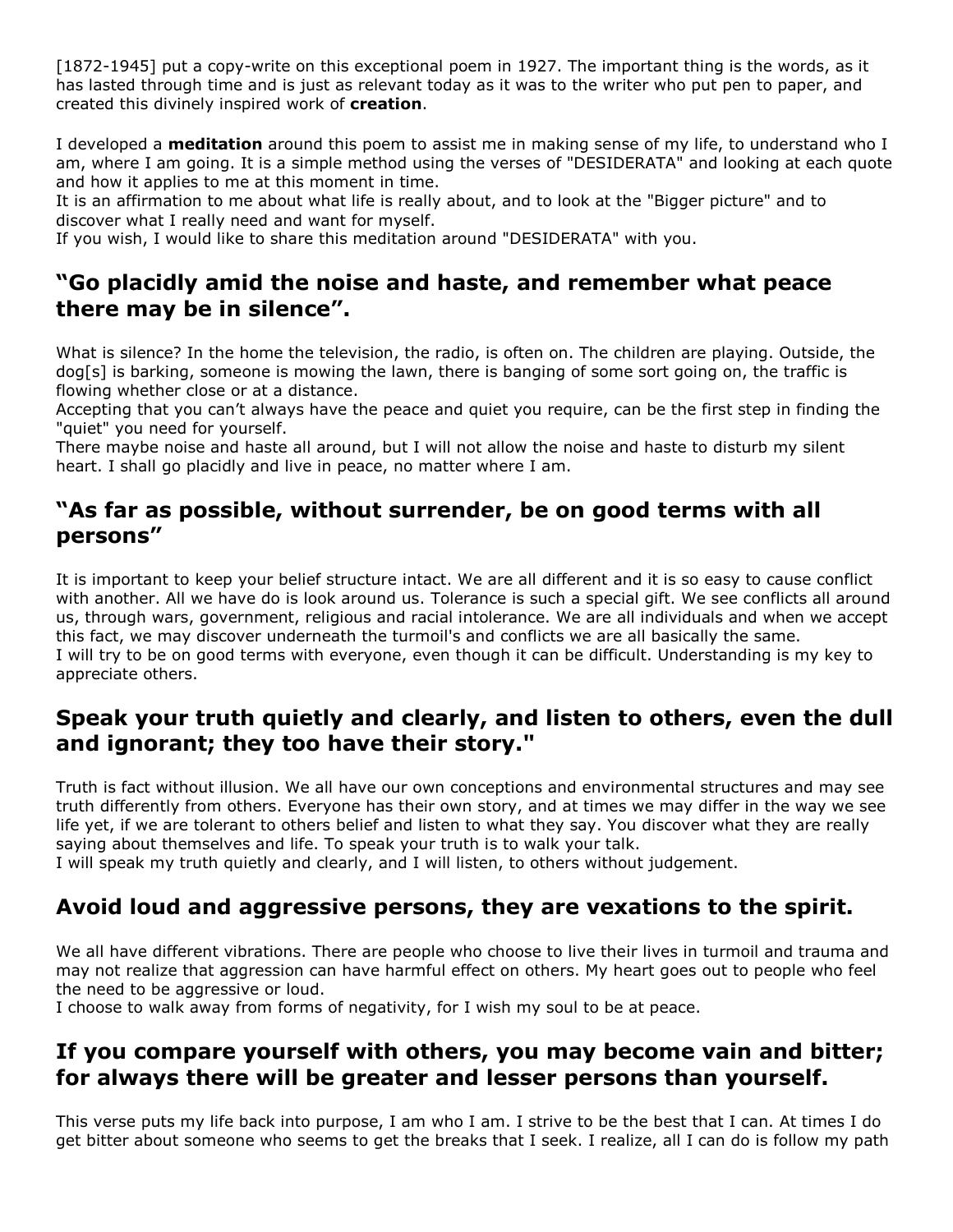and be grateful I am achieving what I need for myself. I will strive to be happy with who I am.

# **Enjoy yours achievements as well as your plans".**

As a writer the thing I enjoy most is starting an article or book. The plans, the different stages I go through to achieve my aim. When it is finished a sense of peace comes over me that I have achieved what I set out to do. I feel no sense of loss at its completion, but ask myself "what is next".

# **Keep interested in your own career, however humble; it is a real possession in the changing fortunes of time".**

My passion in life is to create, to write and be the best that I can be. It can be difficult to achieve the highest form of accolades, for there is a lot of competition out there. But I don't write to achieve those accolades, I write because, it is within me and I need to share my inner-soul in the hope it assist others. It is my career choice. I am doing what I love to do and would not change it for anything in the world. I also realize that I am living in the real world, I also need to survive materially, mentally, emotionally and spiritually, to keep my balance.

This is my "real possession"

# **Exercise caution in your business affairs; for the world is full of trickery.**

It is good to be aware of your own worth and not "sell out" your integrity. There are people who try to advantage of your gifts and talents. In the creative fields in which I work. People at times want to exploit your talents, to earn a quick buck and forget about you, and that you need to live and support yourself. Then they go on to the next person who they can take advantage of.

My integrity is intact and I will strive to be honest, in my dealings with others.

#### **But let it not blind you to what virtue there is; many a person strives for high ideals and everywhere life is full of heroism**

There are wonderful, beautiful people on this great planet of ours. They "make a difference". They assist in creating a better world.

# **Be yourself**

I am me, I love being me.

# **"Especially do not feign affection".**

It is a good thing to have affection in your life. I remember a story I read about the Second War. There was a place where babies were left orphaned by the war, and at this particular place the people were concerned that the children were not surviving as well as they should. They were being fed and clothed, but still generally unhappy. What they discovered was the babies we not given enough affection. They rectified this by showing more love and affection to each child and the children started to thrive. We all need affection to survive for we are all human.

### **"Neither be cynical about love; for on the face of all aridity and disenchantment it is as perennial as the grass".**

Relationships can be difficult in this stressful, restless world, and we learn as we go. Once you work out that at times relationships, don't work out the way we hope. We grow and learn.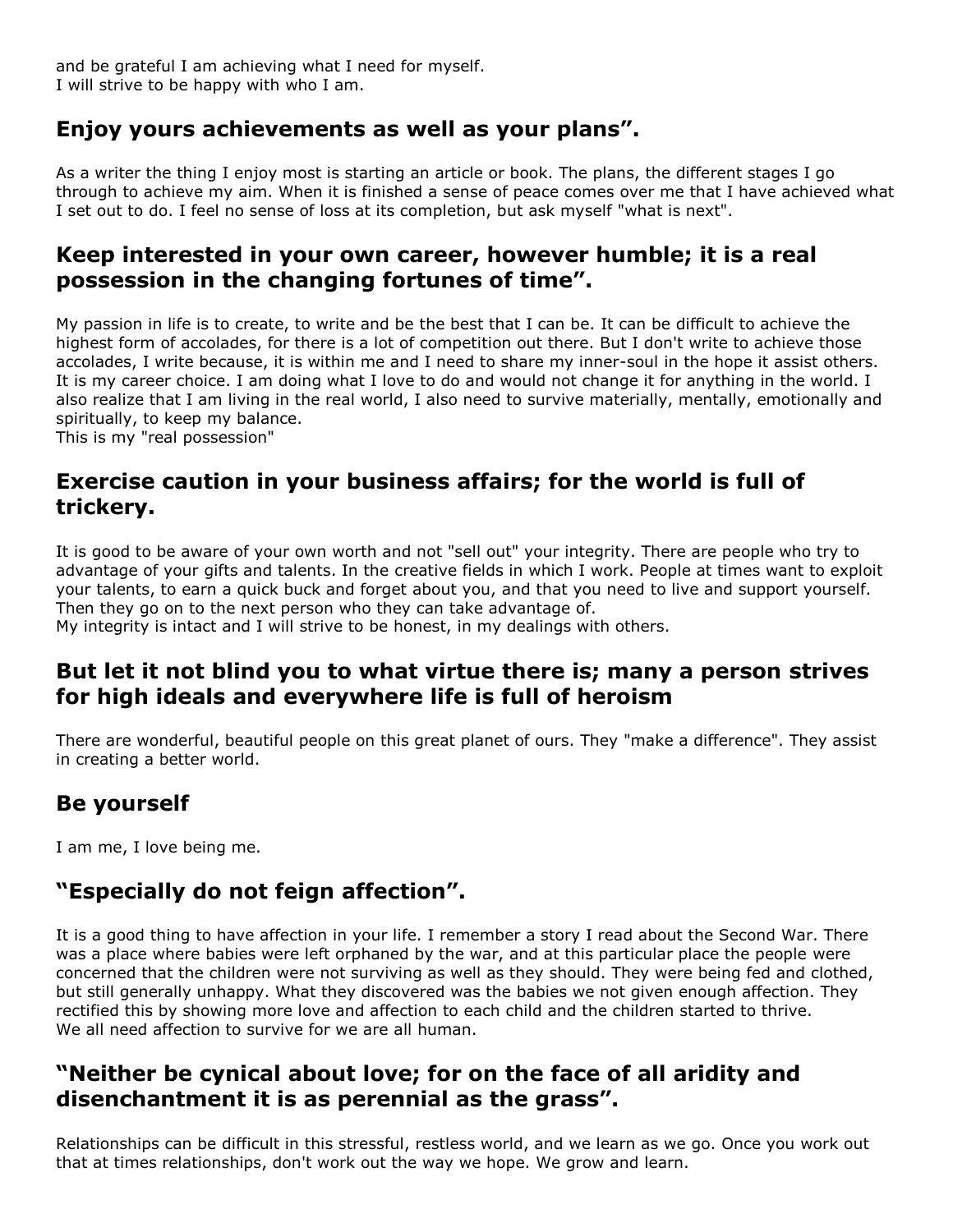The best relationship starts with loving and respecting yourself. Once this is achieved you will find another who will respect and love you.

# **"Take kindly to the counsel of the years, gracefully surrendering the things of youth".**

We need to listen to our elders, for they have the wisdom and knowledge of their years. It is also a good thing to know that our generations learn from the generations that came before them, and that our youth is seen in the eyes of our children.

#### **"Nurture strength of spirit to shield you in sudden misfortune, But do not distress yourself with imaginings, many fears are born of fatigue and loneliness".**

My fears do grab hold of me sometimes, and my imagination does run away with me. I am human and learn as I go.

I understand that I do have fears, but I also remind myself that "There is nothing to fear, but fear itself. Then I grow.

# **"Beyond a wholesome discipline, be gentle with yourself".**

Sometimes I go too deep when I am searching for answers in my life. I am perhaps a little too hard on myself at times, and forget the joys of just living and appreciating my existence. I will be kind to myself and learn to have the balance I need in my life.

#### **"For you are a child of the universe, no less than the trees or stars; you have a right to be here".**

We are all here for a reason, even though at times it may not be clear, what that purpose is. I am here right now. I am a child of the universe, and I have a "right to be here".

#### **"And whether or not it is clear to you, no doubt the universe is unfolding as it should".**

The Bigger picture for me is that I live and will all die, and the endless universe will keep going, whether I am here or not. Everything is exactly as it is meant to be.

# **"Therefore, be at peace with God, whatever you conceive him to be".**

I feel at peace with my creator.

#### **"And whatever your labour and aspirations in the noisy confusion of life, keep peace with your soul".**

My soul has found peace.

### **"With all its shams, drudgery and broken dreams; it is still a beautiful world"**

This is a wonderful, beautiful world.